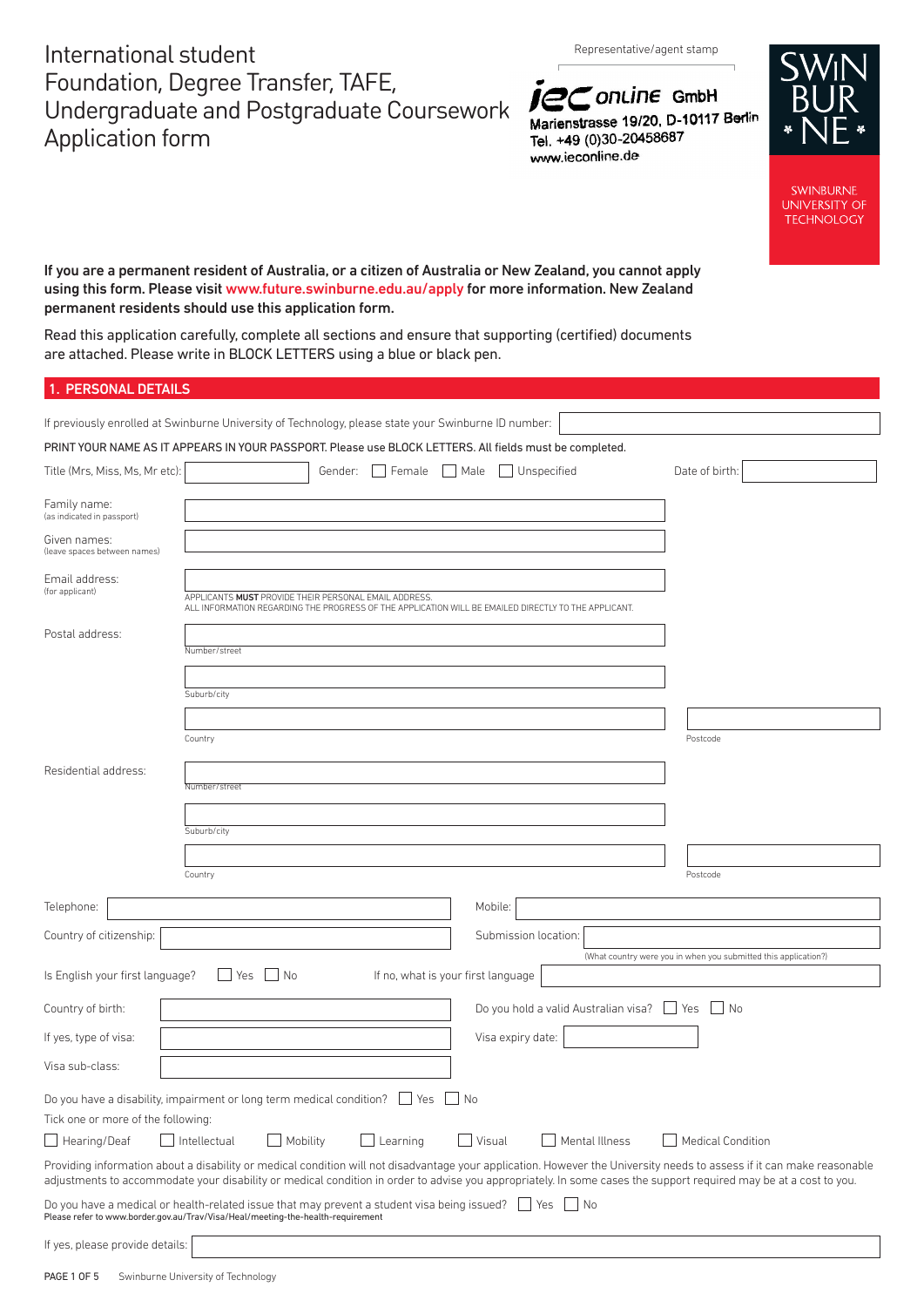# 2. EDUCATION DETAILS

A certified copy of original transcripts of all official results must accompany this application. Please include grading system to enable interpretation of academic results. List any studies you have attempted, whether complete or incomplete. If you would like Swinburne to consider your employment history in support of your application, please attach your curriculum vitae (résumé). Include English translations if transcript/s are not in English.

#### Secondary school studies

| MONTH/YEAR COMMENCED | MONTH/YEAR COMPLETION TITLE OF COURSE |                 | NAME AND COUNTRY OF SCHOOL ' |
|----------------------|---------------------------------------|-----------------|------------------------------|
| (e.g. January 2011)  | (expected or actual)                  | (e.g. A Levels) |                              |
|                      |                                       |                 |                              |

#### Tertiary or post-secondary studies

| MONTH/YEAR COMMENCED MONTH/YEAR COMPLETION TITLE OF COURSE |                      |                             | NAME AND COUNTRY OF INSTITUTION | <b>FULL/PART-TIME</b> |
|------------------------------------------------------------|----------------------|-----------------------------|---------------------------------|-----------------------|
| (e.g. January 2011)                                        | (expected or actual) | (e.g. Bachelor of Business) |                                 |                       |
|                                                            |                      |                             |                                 |                       |
|                                                            |                      |                             |                                 |                       |
|                                                            |                      |                             |                                 |                       |

## 3. ENGLISH LANGUAGE PROFICIENCY

| Have you taken an English proficiency test within the last 12 months? $\Box$ Yes $\Box$ No Date of test: |  |
|----------------------------------------------------------------------------------------------------------|--|

If yes, please attach a certified copy of your results, or submit a certified copy as soon as possible.

#### Test type:  $\begin{array}{|c|c|c|c|c|}\n\hline\n\text{Result:} & \text{Result:} & \text{Result:} & \text{Result:} & \text{Result:} & \text{Result:} & \text{Result:} & \text{Result:} & \text{Result:} & \text{Result:} & \text{Result:} & \text{Result:} & \text{Result:} & \text{Result:} & \text{Mult:} & \text{Mult:} & \text{Mult:} & \text{Mult:} & \text{Mult:} & \text{Mult:} & \text{Mult:} & \text{Mult:} & \text{Mult:} & \text{Mult:} & \text{Mult:} & \text{Mult:} & \text{Mult:}$ (e.g. IELTS) (if known)

# 4. EMPLOYMENT HISTORY

Provide details of your employment history in the table below (list up to four positions).

| <b>EMPLOYER</b>                          | <b>POSITION</b>             | <b>START DATE</b> | <b>END DATE</b> | <b>FULL-TIME OR PART-TIME</b> |
|------------------------------------------|-----------------------------|-------------------|-----------------|-------------------------------|
| (e.g. Dept of Foreign Affairs AND Trade) | (e.g. Senior Administrator) | (e.g. 03/1990)    | (e.g. 11/2008)  |                               |
|                                          |                             |                   |                 |                               |
|                                          |                             |                   |                 |                               |
|                                          |                             |                   |                 |                               |
|                                          |                             |                   |                 |                               |
|                                          |                             |                   |                 |                               |

### 5. COURSE PREFERENCES

| Do you intend to undertake English language studies (ELICOS) at Swinburne? Nes No If yes, approximate start date:    |  |
|----------------------------------------------------------------------------------------------------------------------|--|
| Number of ELICOS weeks: $\Box$ 5 $\Box$ 10 $\Box$ 15 $\Box$ 20 $\Box$ 25 $\Box$ 30 $\Box$ 40 $\Box$ 50 $\Box$ Other: |  |

| <b>FOUNDATION YEAR</b> | <b>DEGREE TRANSFER</b>                      | <b>INTAKE</b> | <b>YEAR</b> |
|------------------------|---------------------------------------------|---------------|-------------|
| Please tick            | Please tick                                 | Please tick   | e.g. 2016   |
| <b>Business</b>        | Diploma of Arts and Communication (UniLink) | February      |             |
| Design                 | Diploma of Business (UniLink)               | June          |             |
| Science/Engineering    | Diploma of Design (UniLink)                 | October       |             |
| Arts/Social Sciences   | Diploma of Information Technology (UniLink) |               |             |
|                        | Diploma of Engineering (UniLink)            |               |             |
|                        | Diploma of Health Science (UniLink)         |               |             |

Please enter the correct course name as per Course Search: www.swinburne.edu.au/international-courses/ If you apply for an undergraduate course, you must indicate your intended major.

| TAFE, UNDERGRADUATE OR POSTGRADUATE COURSES | <b>MAJOR</b>   | <b>CAMPUS</b> | <b>INTAKE</b> | <b>YEAR</b> |
|---------------------------------------------|----------------|---------------|---------------|-------------|
| e.g. Bachelor of Business                   | e.g. Marketing | e.g. Hawthorn | e.g. February | e.g. 2016   |
|                                             |                |               |               |             |
|                                             |                |               |               |             |
|                                             |                |               |               |             |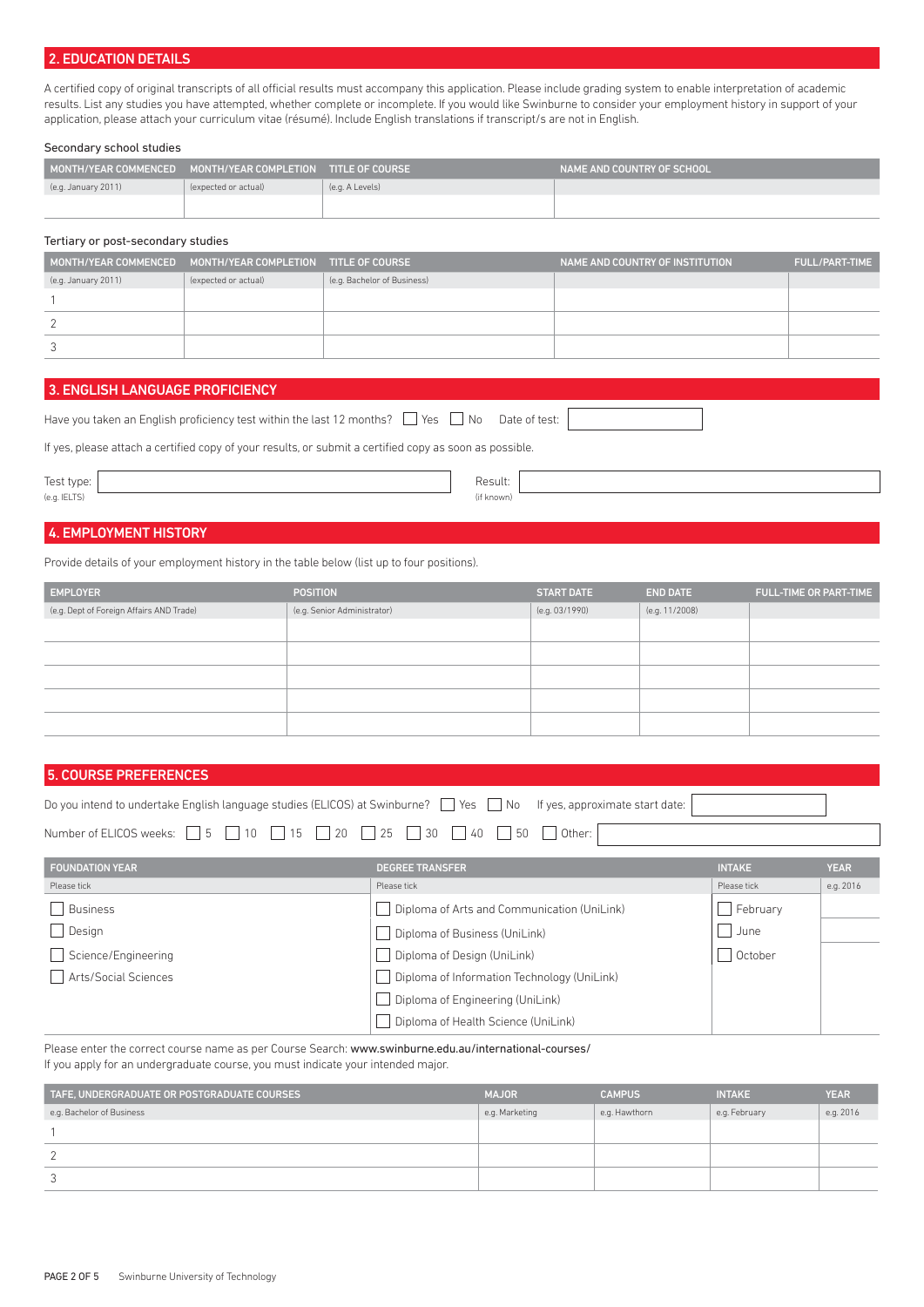# COURSE PREFERENCES (CONTINUED)

| Please note that due to Swinburne's obligations under Australian migration, trade and sanction laws, even if you meet Swinburne's academic entry and selection<br>criteria, it is possible that Swinburne may not be able to offer you a place due to additional non-academic criteria required to meet Swinburne's legal requirements,<br>which are applied at Swinburne's sole discretion. For further information please see: |                                                                       |
|----------------------------------------------------------------------------------------------------------------------------------------------------------------------------------------------------------------------------------------------------------------------------------------------------------------------------------------------------------------------------------------------------------------------------------|-----------------------------------------------------------------------|
| (1) Migration Act 1958 (Cwth)                                                                                                                                                                                                                                                                                                                                                                                                    |                                                                       |
| (2) Migration Regulations 1994 (Cwth)                                                                                                                                                                                                                                                                                                                                                                                            |                                                                       |
| (3) Autonomous Sanctions Act 2011 (Cwth)                                                                                                                                                                                                                                                                                                                                                                                         |                                                                       |
| (4) Autonomous Sanctions Regulation 2011 (Cwth)                                                                                                                                                                                                                                                                                                                                                                                  |                                                                       |
| Refer to www.border.gov.au                                                                                                                                                                                                                                                                                                                                                                                                       |                                                                       |
| Refer to www.dfat.gov.au/                                                                                                                                                                                                                                                                                                                                                                                                        |                                                                       |
| Are you applying for Credit Transfer or Recognition of Prior Learning (RPL)? $\Box$ Yes $\Box$ No                                                                                                                                                                                                                                                                                                                                | If yes, you must attach a detailed course or unit (subject) syllabus. |
| Have you previously been excluded or suspended from Swinburne or any other educational institution for academic or non-academic reasons?                                                                                                                                                                                                                                                                                         | No<br>Yes                                                             |
| If yes, institution and reason:                                                                                                                                                                                                                                                                                                                                                                                                  |                                                                       |
| Have you been granted a scholarship?<br>l Yes<br>No<br>Scholarship name:<br>e.g. Australian Award, government or any other kind of scholarship                                                                                                                                                                                                                                                                                   |                                                                       |
| <b>6. LIVING COSTS</b>                                                                                                                                                                                                                                                                                                                                                                                                           |                                                                       |
| Please visit the following website for a guide to living costs: www.international.swinburne.edu.au/plan-your-arrival/living-in-melbourne/living-expenses                                                                                                                                                                                                                                                                         |                                                                       |
| Please visit the following website for a guide to tuition fees: www.international.swinburne.edu.au/study-at-swinburne/tuition-fees                                                                                                                                                                                                                                                                                               |                                                                       |
| Do you understand the costs associated with studying in Australia?  <br>l Yes<br>IINo                                                                                                                                                                                                                                                                                                                                            |                                                                       |
| (including the cost of tuition, living expenses, overseas student health cover and return airfares etc.)                                                                                                                                                                                                                                                                                                                         |                                                                       |
| How do you intend to fund your study and living costs? Choose more than one if applicable.                                                                                                                                                                                                                                                                                                                                       |                                                                       |
| Self-funded   Sponsored by family/government/institution/employer                                                                                                                                                                                                                                                                                                                                                                | Bank loan<br>Other (e.g. employer)                                    |
| 7. PERSONAL DETAILS (CONTINUED)                                                                                                                                                                                                                                                                                                                                                                                                  |                                                                       |
| Have you visited or studied in Australia previously?     Yes<br>No                                                                                                                                                                                                                                                                                                                                                               | Have you breached any visa conditions? $\Box$ Yes<br>No               |
| Have you/your spouse/your dependent ever been refused a visa for entry into Australia? $\Box$ Yes $\Box$ No                                                                                                                                                                                                                                                                                                                      | If yes, please provide reason:                                        |
|                                                                                                                                                                                                                                                                                                                                                                                                                                  |                                                                       |
| Have you/your spouse/your dependent ever had a visa application rejected?                                                                                                                                                                                                                                                                                                                                                        | Yes<br>No                                                             |
| If yes, when, which country and for what reason? Please provide a copy of the rejection letter or details below:                                                                                                                                                                                                                                                                                                                 |                                                                       |
|                                                                                                                                                                                                                                                                                                                                                                                                                                  |                                                                       |
|                                                                                                                                                                                                                                                                                                                                                                                                                                  |                                                                       |
| Have you/your spouse/your dependent been convicted of any criminal activity? ■ Yes ■ No If yes, please provide relevant details:                                                                                                                                                                                                                                                                                                 |                                                                       |
|                                                                                                                                                                                                                                                                                                                                                                                                                                  |                                                                       |
| Please provide details of family immigration history.<br>Are you married?   Yes   No<br>Date of marriage:<br>Is your spouse already in Australia?<br>$\overline{\phantom{a}}$ No<br>Yes                                                                                                                                                                                                                                          | Please provide a certified copy of your marriage certificate.         |
| What visa does your spouse hold?                                                                                                                                                                                                                                                                                                                                                                                                 |                                                                       |
| What is the expiry date of your spouse's visa?                                                                                                                                                                                                                                                                                                                                                                                   |                                                                       |
| Please provide details on all dependents who will be included in your student visa application, including their date of birth.                                                                                                                                                                                                                                                                                                   |                                                                       |
| Name:                                                                                                                                                                                                                                                                                                                                                                                                                            | Date of birth:                                                        |
| Name:                                                                                                                                                                                                                                                                                                                                                                                                                            | Date of birth:                                                        |
| Name:                                                                                                                                                                                                                                                                                                                                                                                                                            | Date of birth:                                                        |
| Name:                                                                                                                                                                                                                                                                                                                                                                                                                            | Date of birth:                                                        |

If you have more than four dependents, please attach a separate sheet with any remaining dependents details.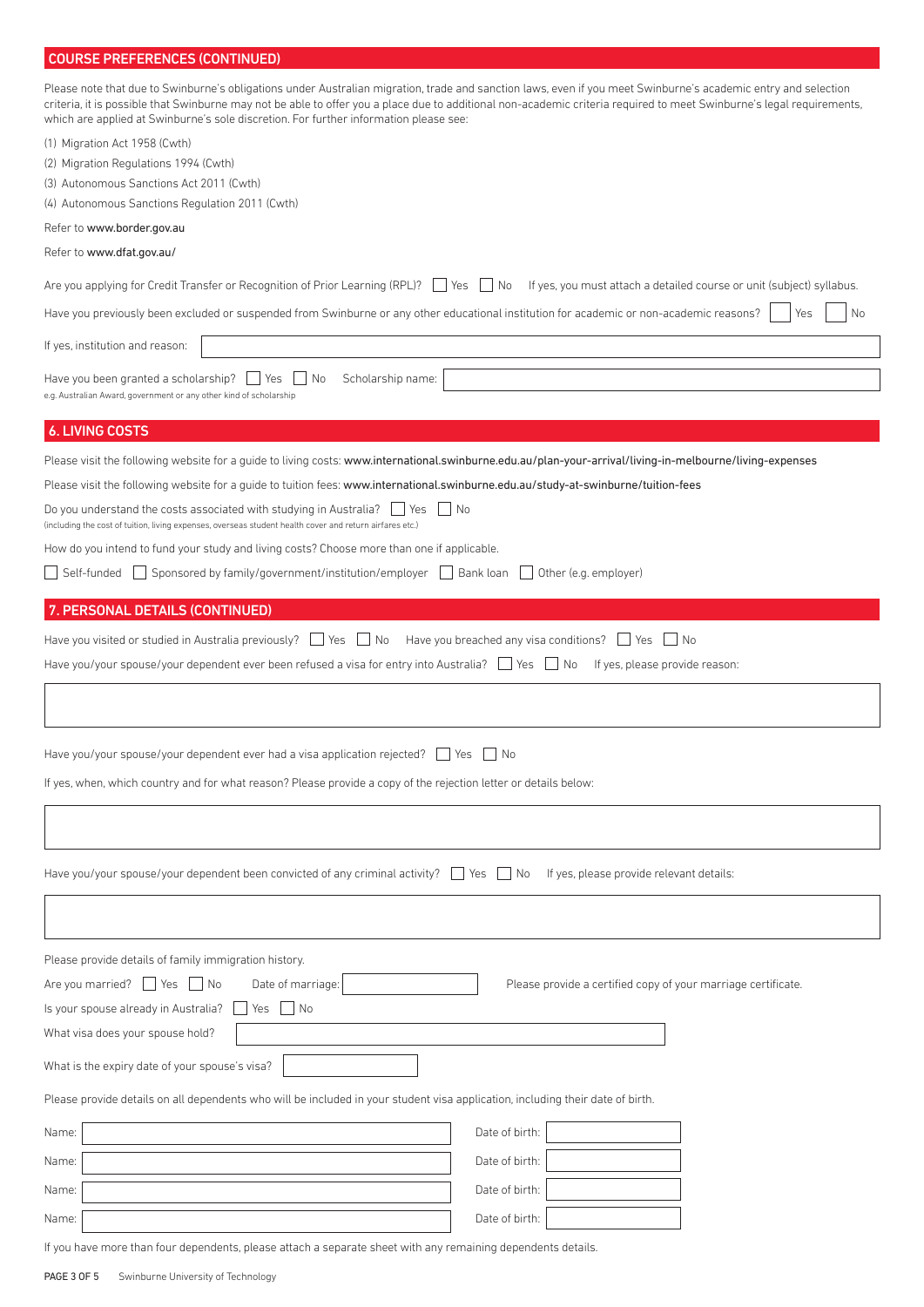# 8. CHECKLIST

## Please make sure the following are attached (if applicable):

- $\Box$  Certified academic transcripts with grading system
- English translations where applicable
- □ Certified English proficiency test results
- Portfolio for some design programs
- Course or unit syllabus, if you are applying for exemptions (credit transfer or RPL)
- $\Box$  Copy of passport (photo page and relevant visa page if applicable)
- Certified copy of your marriage certificate if applicable

## 9. DECLARATION

#### Applicant's declaration

- 1. I declare that the information submitted with this application is true and complete. I further declare that any tertiary academic results submitted are a complete record of all results I have obtained from every tertiary institution I have attended.
- 2. I acknowledge that failure to disclose my academic record may result in the University revoking an offer or terminating my studies at any stage.
- 3. I authorise the University to seek verification of my academic and professional qualifications, and work experience. I understand that the University reserves the right to inform other tertiary institutions and regulatory agencies if any of the material presented to support my application is found to be false.
- 4. I understand that at the time of enrolment I will be required to supply originals of all documents used to support this application.
- 5. I acknowledge that the University reserves the right to alter any course, subject, admission requirement or fee without prior notice.
- I understand that the personal information I have provided may be released to government agencies as required by law. I further understand that it may be disclosed to third parties for the purpose of progressing my application.
- 7. I acknowledge that I have read and understand the description of the program/s that I am applying for on Swinburne's website.
- 8. I authorise the University to access the Australian immigration Visa Entitlements Verification Online (VEVO) system at any time to obtain information on my visa status.
- 9. I declare that I am a genuine temporary entrant and genuine student and that I have read and understood conditions relating to requirements outlined on www.border.gov.au
- 10. I am aware of the tuition and living costs of my stay in Australia and have the financial capacity to meet such costs for the duration of my course. I will make timely payments of any fees or associated costs.
- 11. I understand that if I have any school-aged children or dependents accompanying me to Australia, they must attend school and I will be required to pay a full fee if they are enrolled either in a government or non-government school.
- 12. I declare that my signature is true and correct and matches the signature in my passport.

#### Declaration by applicant

I (insert full name) ,

understand all of the requirements for the course and visa application and confirm that all of the information provided is true.

Signature of applicant: (as in passport signature page): Date: